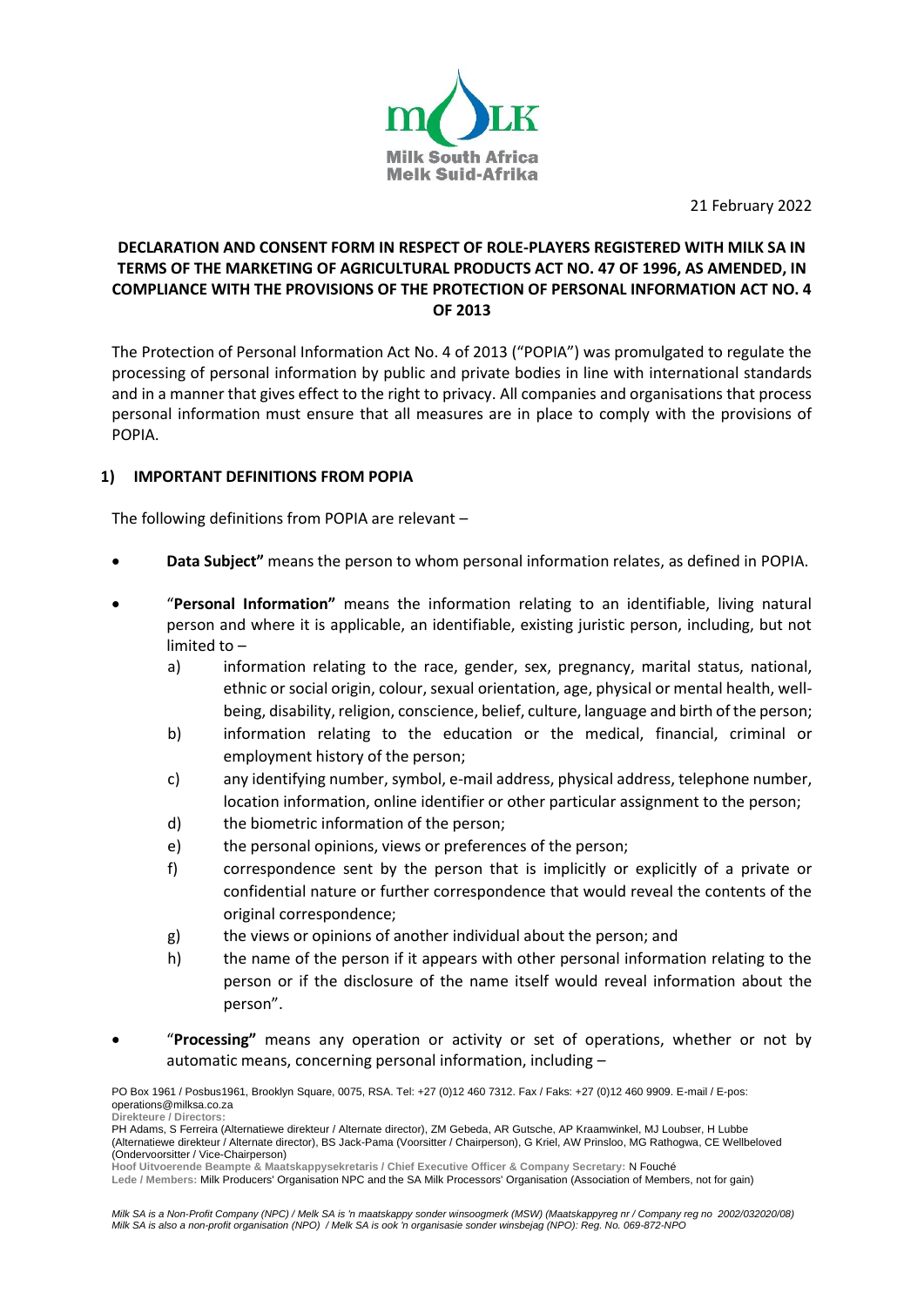- a) the collection, receipt, recording, organisation, collation, storage, updating or modification, retrieval, alteration, consultation or use;
- b) dissemination by means of transmission, distribution or making available in any other form; or
- c) merging, linking, as well as restriction, degradation, erasure or destruction of information.
- "**Responsible Party"** means a public or private body or any other person which, alone or in conjunction with others, determines the purpose of and means for processing personal information.

**Milk South Africa is a Responsible Party for purposes of POPIA.** 

## **2) ROLE-PLAYER'S DECLARATION WITH REGARD TO THE COLLECTION OF PERSONAL INFORMATION BY MILK SOUTH AFRICA**

- 1. POPIA requires that personal information pertaining to both individuals and companies must be processed lawfully and in a reasonable manner that does not infringe upon the right to privacy.
- 2. I hereby confirm that all the personal information as per the definition in POPIA cited above, which I have provided to Milk South Africa, is accurate and complete and will be updated by me, when necessary.
- 3. I agree to indemnify Milk South Africa in respect of any losses or damages which Milk South Africa may incur pursuant to its reliance on any inaccurate information provided by me.
- 4. I agree to indemnify Milk South Africa in respect of any claims by any other person on whose behalf I have consented should such persons claim that I was not authorized to furnish such consent on their behalf.
- 5. I acknowledge that the submission of any personal information to Milk South Africa in any form, be it electronic or hard copy, constitutes an unconditional and voluntary consent by me to permit Milk South Africa to process such personal information. I acknowledge that this consent extends to the storage and retention of the personal information in terms of both POPIA and any other applicable legislation in the manner contemplated therein.
- 6. I acknowledge and expressly consent to Milk South Africa processing my personal information for the following purposes –
	- Recording the details of its role-players in a role-player database;
	- communicating with role-players by e-mail, SMS, letter, telephone or in any other manner in connection with the services and events offered by Milk South Africa unless I indicate otherwise;
	- to comply with any obligation imposed by applicable laws and regulations in respect of the storage and retention of such information;

PO Box 1961 / Posbus1961, Brooklyn Square, 0075, RSA. Tel: +27 (0)12 460 7312. Fax / Faks: +27 (0)12 460 9909. E-mail / E-pos: operations@milksa.co.za **Direkteure / Directors:**

*Milk SA is a Non-Profit Company (NPC) / Melk SA is 'n maatskappy sonder winsoogmerk (MSW) (Maatskappyreg nr / Company reg no 2002/032020/08) Milk SA is also a non-profit organisation (NPO) / Melk SA is ook 'n organisasie sonder winsbejag (NPO): Reg. No. 069-872-NPO*

PH Adams, S Ferreira (Alternatiewe direkteur / Alternate director), ZM Gebeda, AR Gutsche, AP Kraamwinkel, MJ Loubser, H Lubbe (Alternatiewe direkteur / Alternate director), BS Jack-Pama (Voorsitter / Chairperson), G Kriel, AW Prinsloo, MG Rathogwa, CE Wellbeloved (Ondervoorsitter / Vice-Chairperson)

**Hoof Uitvoerende Beampte & Maatskappysekretaris / Chief Executive Officer & Company Secretary:** N Fouché **Lede / Members:** Milk Producers' Organisation NPC and the SA Milk Processors' Organisation (Association of Members, not for gain)